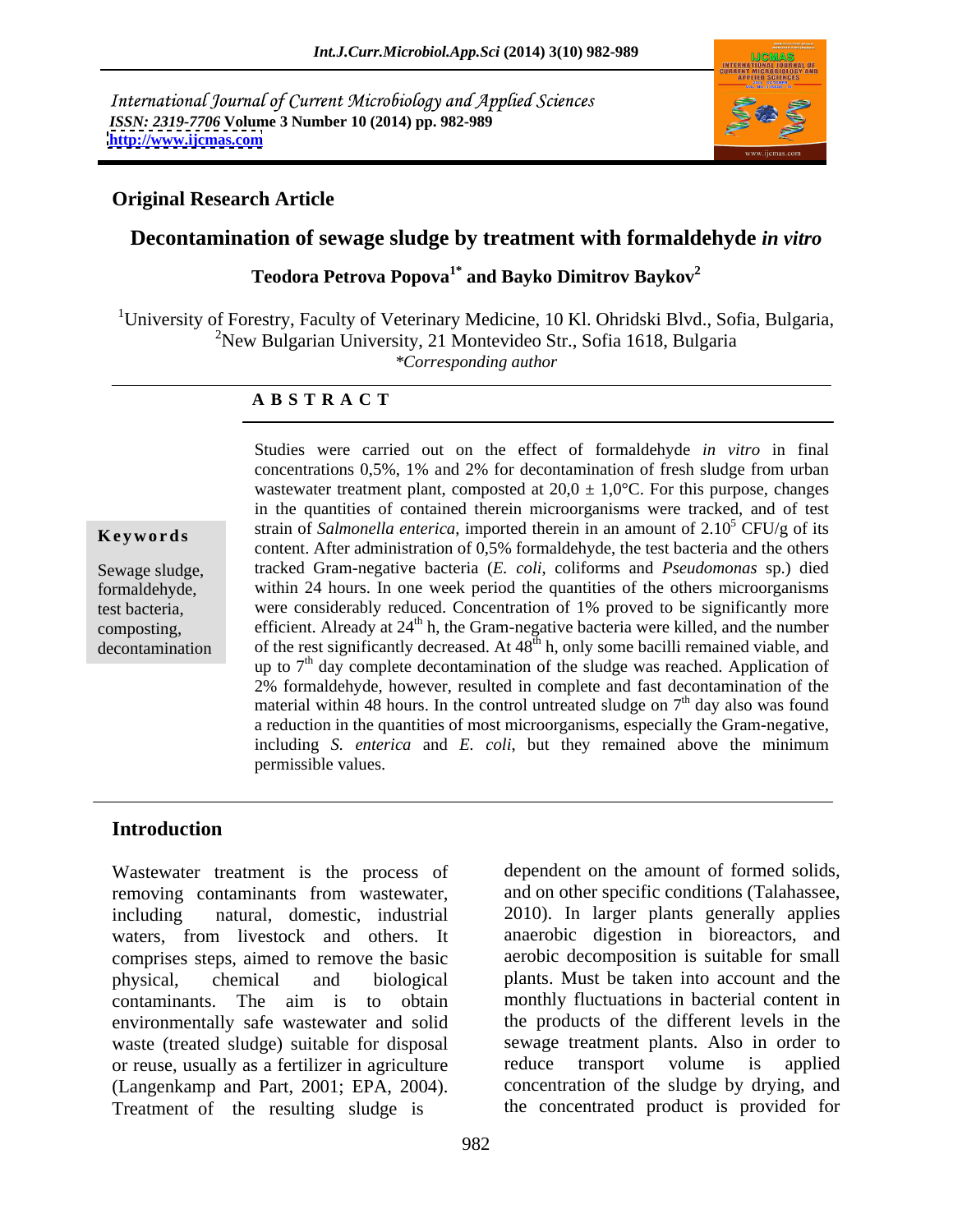in high quantities in the sludge, and chemical agents can be used for decontamination. Formaldehyde, for Microbiological studies were conducted example, is a compound with substantial according to the Ordinance on the terms and activity against bacteria, fungi and parasites. manner of utilization of sludge from When it is administered in high wastewater treatment through its use in concentrations, its bactericidal effect is agriculture (Decree  $\mathcal{N}_2$  339 - 14.12.2004). quick and reliable, but also exhibits toxic The titers of *E. coli* and *Clostridium*  and corrosive properties (Francis-Floyd, *perfringens* were established. Additionally 1996; Неохим, 2010). Therefore, at its use were traced amount of bacteria of the genera must be sought dosing in minimal Staphylococcus, Enterococcus, concentrations, but these must have sure *Pseudomonas*, Gram-negative aerobic antimicrobial effect without negative impact bacteria, fungi, and the total number of on plant and soil after deposition in the nature of treated organic waste.

The purpose of these studies is tracking the survival of pathogenic test bacteria, imported in fresh sludge from urban wastewater treatment plant, and of the the studies. contained in it sanitary indicative microorganisms after treatment with **Nutrient media** formaldehyde in various comparatively low concentrations in order to assess the opportunities for reaching fast and efficient (Sharlau Chemie S. A., Spain) were used for decontamination and receiving isolation and quantitative determination of epizootiologically safe end products. the microorganisms from the studied groups

# **Materials and Methods**

Fresh sewage sludge from urban waste water treatment plant, obtained in the spring, was investigated. The dry matter content in the bacteria of the genus *Pseudomonas*, sludge was  $4.90 \pm 0.09\%$ , the organic carbon Chapman Stone agar for those of the genus sludge was  $4.90 \pm 0.09\%$ , the organic carbon  $-28,61\%$ , the total nitrogen  $-0,50\%$  and the *Staphylococcus*, Sabo<br>
nH was 5.53

The effect of formalin, containing 37%

fertilization of soil **(**Harshman and Barnette, formaldehyde (Neochim), was tested after 2000; EPA, 2004; Ivanov, 2004). <br>
At presence of pathogenic microorganisms<br>
At presence of pathogenic microorganisms administration in final concentrations 0,5%, 1% and 2%.

## **Microbiological studies**

*Staphylococcus, Enterococcus, Pseudomonas*, Gram-negative aerobic microorganisms.

### **Microorganisms**

Pure culture of *Salmonella enterica*, isolated from wastewater, is used as a test strain in the studies.

## **Nutrient media**

Elective and selective nutrient media and types.

**Sludge** Mueller Hinton agar for counting the total pH was 5,53. Selective medium for enterococci, **Chemical compound** *enterica* and selective agar for *Clostridium*  The following media have been chosen: number of microorganisms in the examined material, Eosin Methylene Blue agar for *E. coli* and coliforms, Cetrimide agar for bacteria of the genus *Pseudomonas*, Chapman Stone agar for those of the genus *Staphylococcus,* Sabouraud agar for fungi, selective medium for enterococci, Salmonella-Shigella agar for *Salmonella perfringens* (Merck-Bio Lab, Bulgaria).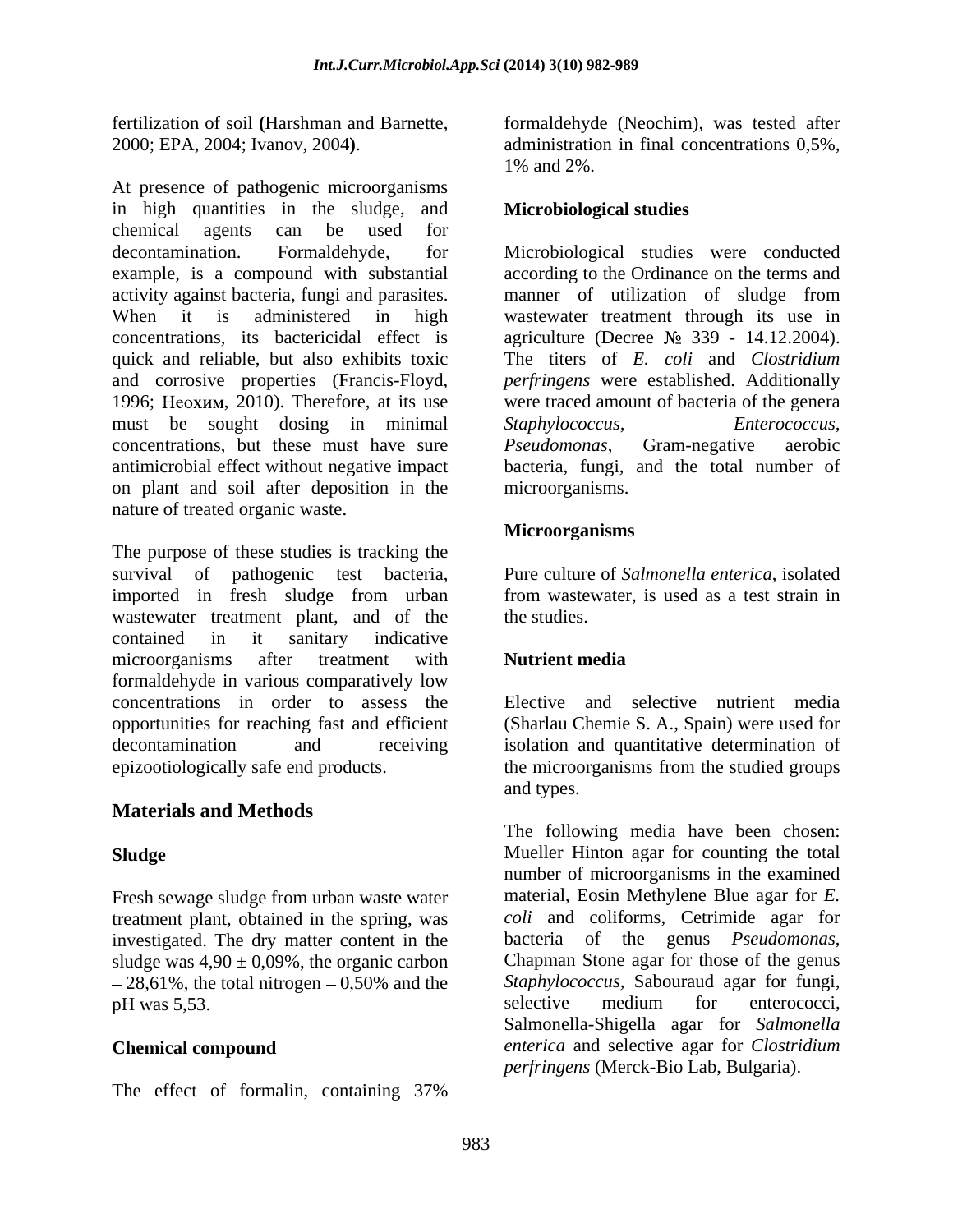The quantification of the microorganisms quantification of microorganisms were taken was performed by the conventional method in serial tenfold dilutions of the tested materials in a sterile saline solution. Cultures on the selected media were prepared from these dilutions, three for each medium and dilution. After incubation at 37<sup>o</sup>C for 24–72 h under aerobic and made using the classic method of Studentanaerobic conditions (with Anaerocult<sup>®</sup> A Fisher. mini - Merck-Bio Lab, Bulgaria), the mean arithmetical number of the developed **Results and Discussion** colonies was calculated and the colony forming units (CFU) in 1 g of the initial

Microscopic observations of requirements set out in our current microorganisms were carried out under immersion at 1000 x magnification after staining by various classical methods (by Gram, by M $\square$ eler for spores and by Klett  $\square$  (14.12.2004). From the sludge were isolated for capsules) of materials from different cultures on the nutrient media.

After a preliminary determination of the total number of microorganisms and this of the examined groups, in the sludge was As can be seen from the data in the table. imported the test strain in quantity  $2.10<sup>5</sup>$  $CFU/g$  of its content. Then, it was distributed in glass containers in quantity by 200g in each, and the following four experimental groups were prepared: 1) and *Pseudomonas* sp.). Statistically material were added 100 ml of a solution of formalin with appropriate dilution to achieve mixture was well stirred. The materials were

**Quantification**  holes for aeration on the upper side, at a temperature of 20,0  $\pm$  1,0°C. Samples for at 24-hour intervals in one week period.

## **Statistical analysis**

A Fisher. All of the experiments were done in triplicate. Statistical analysis of results is Fisher.

## **Results and Discussion**

material were determined. formalin, *Salmonella enterica* was not **Microscopic test** sludge. However, it contained *E. coli* and *C.* Before addition of the test bacteria and isolated from the studied by us sewage *perfringens* in quantities exceeding the Ordinance on the manner of utilization of sludge from wastewater treatment through its use in agriculture (Decree  $\mathbb{N}^{\circ}$  339 -14.12.2004). From the sludge were isolated and *Enterococcus* spp.

**Experimental setting** changes of the microorganisms in the sludge The results of the study of the quantitative after treatment with 0,5% formaldehyde are shown in Table 1.

untreated control; 2) treated with  $0.5\%$  significant reduction in the total number of formaldehyde; 3) treated with 1% microorganisms as well as of fungi was formaldehyde; 4) treated with 2% achieved  $(P \le 0.001)$ . The amount of the formaldehyde. For this purpose, to each test cocci (*Staphylococcus* sp*.* and *Enterococcus*  the respective final concentration and the  $(P>0,05)$ . During the following days, a composted under aerobic conditions with microorganisms of all studied groups wasAs can be seen from the data in the table, even 24 hours after the chemical treatment of the material, the test bacteria therein were died. This applies and to all other tested Gram-negative bacteria (*E. coli*, coliforms and *Pseudomonas* sp.). Statistically significant reduction in the total number of microorganisms, as well as of fungi was achieved  $(P \le 0.001)$ . The amount of the sp*.*) in the material was reduced to a lesser extent, as well as this of *C. perfringens* significant reduction in the number of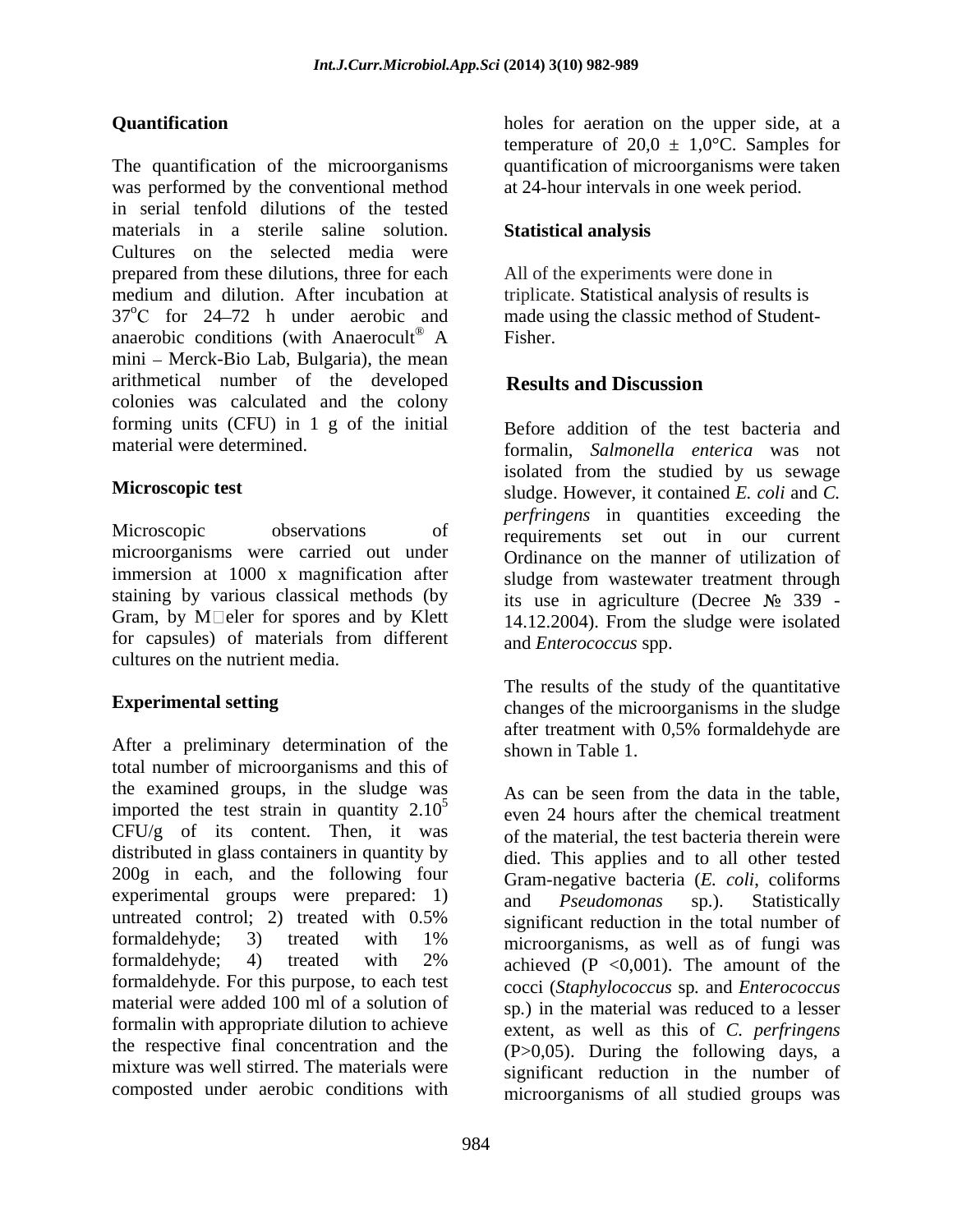found. One week after the treatment with As it is known, in an environment with a 0,5% formaldehyde, they were reduced to a high protein content, such as the studied by large extent in comparison with the starting us sewage sludge, the survival of the control and to that, examined at the  $7<sup>th</sup>$  day microorganisms, and of course of their after the start of experiment (P <0,001), but spores is increased. There they are protected their killing in the treated sludge was not to some extent from the action of chemical achieved. Obviously, the tested final factors, wherefore to achieve reliable concentration of the chemical of 0,5% was not sufficient to kill bacteria, such as cocci and *C. perfringens*, as well as the fungi. This of these groups are highly resistant to

Gram-negative microorganisms were killed, detected in the studied by us sewage sludge. and the Gram- positive were significantly This allows the deposition in the soil of the the total number of microorganisms, as well as that of the fungi (P<0,001). At  $48^{\text{th}}$  h after<br>the treatment remained viable only some the treatment remained viable only some The data from the studies of quantitative bacilli, identified microscopically and changes of the microorganisms in the culturally, which are presented in the sewage sludge after treatment with 2% column for the total number of formaldehyde are presented in Table 3.

inactivate them completely for 48 hours. Small amount of these  $(1,00.10^2 \pm 0,12$ <br>CFU/g) was isolated even on the 4<sup>th</sup> day decontamination of such material is needed prolonged exposure (Popova, 2009).

confirms the fact, that the microorganisms Obviously, the spores of bacilli are more chemical and physical effects. studies the latters were killed still at 48th The application of twice higher final formaldehyde, while those of the bacilli concentration of formaldehyde (1%), were maintained viable for a longer time. however, proved significantly more Bacilli, however, are widespread effective for rapid decontamination of fresh everywhere in nature, especially in soil, and sludge from urban wastewater treatment do not represent an environmental hazard plant. On Table 2 can be seen the results of except the cause of anthrax *Bacillus*  the monitoring of quantitative changes of *anthracis* (Popova, 2009). Therefore it is not microorganisms in it after this chemical necessary their complete destruction in the treatment. The treated materials prior to their deposit in the treated materials prior to their deposit in the As it is seen from the data, even at  $24<sup>th</sup>$  h the bacillus in these). Dangerous spore forming added test bacteria and the others tested bacteria such as *B. anthracis* were not reduced. The reduction was significant for treated with 1% formaldehyde sludge even from the matrix in the spating of the spating of the spating of the spating of the spating content in the spating content in the spating content in comparison with the same spating of the same spating of the spating of th resistant than those of the fungi, since in our hour after treatment of the sludge with 1% Bacilli, however, are widespread soil (of course if it is not established anthrax detected in the studied by us sewage sludge. This allows the deposition in the soil of the after 2 days.

microorganisms.<br>
From the table it is seen, that the<br>
Their spores are resistant to chemical administration of the highest tested by us final disinfectants in high concentrations, which concentration of the formaldehyde - 2%, undoubtedly is confirmed by this result. It resulted in the complete and fast Obviously 1% formaldehyde was not able to  $\qquad$  decontamination of the material. Even at  $24^{\text{th}}$ CFU/g) was isolated even on the 4<sup>th</sup> day amount of *C. perfringens*  $(1,00.10^2 \pm 0,10^2 \text{ m})$ after this treatment, but on the  $7<sup>th</sup>$  day viable CFU/g) and bacilli, which at  $48<sup>th</sup>$  h were not From the table it is seen, that the administration of the highest tested by us final resulted in the complete and fast th h after treatment, the microorganisms therein were killed with the exception of a small  $e^2 \pm 0,10$ <sup>th</sup> h were not isolated more.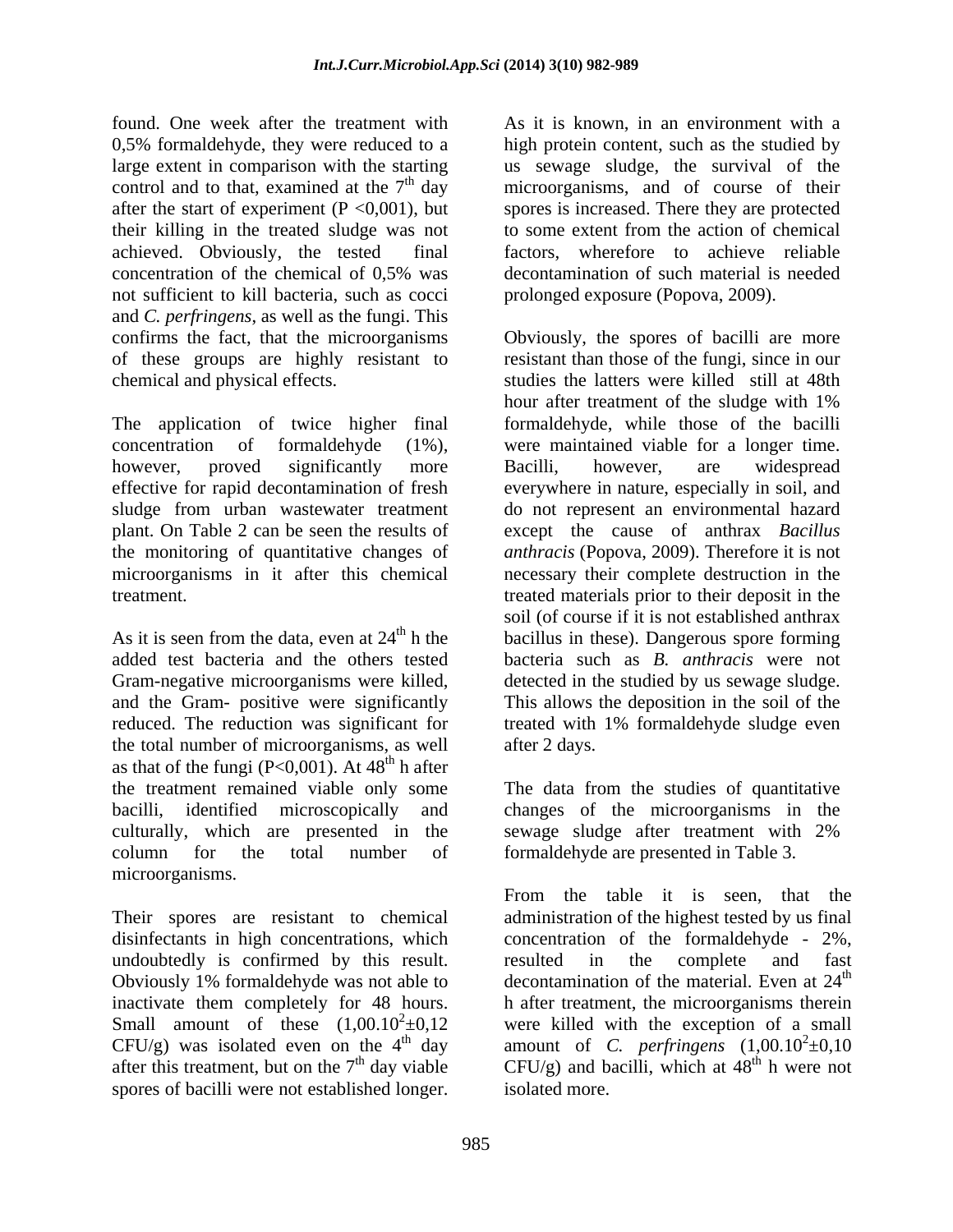| Time of<br>action |                                                    |                                    |                                    | Types of microorganisms $-$ CFU/g |                           |                                     |                           |                                    |                           |
|-------------------|----------------------------------------------------|------------------------------------|------------------------------------|-----------------------------------|---------------------------|-------------------------------------|---------------------------|------------------------------------|---------------------------|
|                   | Total<br>number                                    | Staphyloc<br>occus sp.             | Fungi                              | Pseudo-<br>monas sp.              | C. per- Coli-<br>fringens | forms                               | E. coli                   | Enteroco<br>ccus sp.               | S.enterica<br>test strain |
| 0 <sub>h</sub>    | $2,13.10^{10*}$<br>$\pm 0.42**$                    | $4{,}10{,}10^4$<br>$\pm 0.81$      | 1,20.10 <sup>5</sup><br>$\pm 0,20$ | 1,93.10<br>$\pm 0,66$             | 6,00.10<br>$^{3}$ ±0,81   | 3,92.10 <sup>5</sup><br>$\pm 1,23$  | $2,67.10^4$<br>$\pm 0,47$ | 2,23.10 <sup>4</sup><br>$\pm 1,11$ | $2,00.10^5$<br>$\pm 0,80$ |
| 24h               | $5,50.10^9$ ±<br>,50                               | 3,47.10 <sup>4</sup><br>$\pm 1,22$ | 5,10.10 <sup>3</sup><br>$\pm 2,25$ |                                   | 3,27.10<br>$^{3}$ ±0,90   |                                     |                           | 1,07.10 <sup>4</sup><br>$\pm 0,10$ |                           |
| 48 h              | $1,50.10^{9}$ ±0<br>,28                            | $2,80.10^3$<br>$\pm 0,59$          | 4,13.10 <sup>3</sup><br>$\pm 0.79$ |                                   | 1,53.10<br>$3_{\pm 0,29}$ |                                     |                           | $6,67.10^3$<br>$\pm 0.92$          |                           |
| 72h               | $1,33.10^{9}$ ±0<br>,90                            | $5,27.10^3$<br>$\pm 2,54$          | 1,37.10 <sup>4</sup><br>$\pm 0,13$ |                                   | 2,57.10<br>$^{3}$ ±0,12   |                                     |                           | $4,50.10^2$<br>$\pm 0,50$          |                           |
| 96 h              | $1,33.10^8 \pm$<br>,47                             | $2,03.10^3$<br>$\pm 0.78$          | $1,20.10^3$<br>$\pm 0,22$          |                                   | 1,93.10<br>$^{3}$ ±0,10   |                                     |                           | $2,70.10^3$<br>$\pm 0,24$          |                           |
| 7 d               | $8,33.10^6 \pm 1$<br>,69                           | $1,27.10^3$<br>$\pm 0.45$          | $1,20.10^3$<br>$\pm 0,22$          |                                   | 2,03.10<br>$^{3}$ ±0,17   |                                     |                           | $9,33.10^2$<br>$\pm 2,49$          |                           |
|                   | Control $1,07.10^{10}$ + $7^{th}$ d $0,21$<br>0,21 | 1,33.10 <sup>4</sup><br>$\pm 0.10$ | 2,60.10 <sup>5</sup><br>$\pm 0.35$ | $1,80.10^3$<br>$\pm 0.85$         | $\pm 4.03$                | $6,67.10$ $5,33.10^4$<br>$\pm 0.47$ | $1,00.10^3$<br>$\pm 0.00$ | 1,67.10 <sup>4</sup><br>$\pm 0.74$ | $5,70.10^4$<br>$\pm 1,28$ |

**Table.1** Inactivation of microorganisms in fresh sewage sludge after treatment with formaldehyde at a final concentration of 0,5%

\* *Average.* \*\* *Standard deviation*

| Table.2 Ina<br>ludgo ottor trootr<br>activation of microorgan<br>meni wii<br>ashis in Itesh se<br>ewaye shuuy |  |  |  |
|---------------------------------------------------------------------------------------------------------------|--|--|--|
| ation of 1%<br>dehvde at a final conce                                                                        |  |  |  |

|                |                                                   |                             |                           | TOTHROUGHYGU at a THRAT CONCENTRATION OF T70 |                                  |                         |                         |                                                     |                                    |
|----------------|---------------------------------------------------|-----------------------------|---------------------------|----------------------------------------------|----------------------------------|-------------------------|-------------------------|-----------------------------------------------------|------------------------------------|
| Time           |                                                   |                             |                           | Types of microorganisms - CFU/g              |                                  |                         |                         |                                                     |                                    |
| action         | Total<br>number                                   | Staphylo<br>coccus sp.      | Fungi                     | <i>Pseudo</i>                                | per-<br>monas sp. fringens forms | Coli-                   | E. coli                 | Enteroco                                            | S.enterica<br>ccus sp. test strain |
| 0 <sub>h</sub> | $2,13.10^{10*}$<br>$\pm 0.42**$                   | $4,10.10^4$<br>0,81         | 1,20.10<br>$5_{\pm 0,20}$ | $1,93.10^{5}$<br>0,66                        | $6,00.10^3$<br>0,81              | 3,92.10<br>$^{5}$ ±1,23 | 2,67.10<br>$^{4}$ ±0,47 | $2{,}23.10^{4}$ $\pm$                               | $2{,}00.10^5\pm$<br>0,80           |
| 24h            | $5{,}50.10^9\pm$<br>0,50                          | $3,47.10^{4}$<br>1,22       | 5,10.10<br>$3_{\pm 2,25}$ |                                              | $3,27.10^3$<br>0,90              |                         |                         | $1,07.10^4 \pm$<br>0,10                             |                                    |
| 48 h           | $1,50.10^{9}$ ±<br>0,28                           | $2{,}80.10^3\pm$<br>0,59    | 4,13.10<br>$3_{\pm 0.79}$ |                                              | $1,53.10^3 \pm$<br>0,29          | $\Omega$                | $\theta$                | $6,67.10^3 \pm$<br>0,92                             | - 0                                |
| 72h            | $1,33.10^{9} \pm$<br>0,90                         | $5,27.10^3 \pm$<br>2,54     | 1,37.10<br>$4_{\pm}0,13$  |                                              | $2{,}57.10^3\pm$<br>0,12         | - 0                     | - 0                     | $4,50.10^2 \pm$<br>0,50                             |                                    |
| 96 h           | $1{,}33.10^8$<br>0,47                             | $2,03.10^3 \pm$<br>0,78     | 1,20.10<br>$3_{\pm 0,22}$ |                                              | $1,93.10^3 \pm$<br>0,10          | $\Omega$                |                         | $2,70.10^3 \pm$<br>0,24                             |                                    |
| <b>7 d</b>     | $8,33.10^6\pm$<br>1,69                            | $1,27.10^3 \pm$<br>0,45     | 1,20.10<br>$3_{\pm 0,22}$ |                                              | $2,03.10^3$<br>0,17              | $\Omega$                | $\Omega$                | $9,33.10^2 \pm$<br>2,49                             | $\Omega$                           |
|                | Contro $1,07.10^{10}$ $\pm$<br>$17^{th}$ d $0,21$ | $1,33.10^{4}$ $\pm$<br>0,10 | 2,60.10<br>$5_{\pm 0.35}$ | $1,80.10^3 \pm$<br>0,85                      | $6,67.10^3 \pm$<br>4.03          | 5,33.10<br>$+0,47$      | $^{3}$ ±0,00            | $1,00.10$ $1,67.10^{4}$ $5,70.10^{4}$ $\pm$<br>0,74 | 1,28                               |

\* *Average.* \*\* *Standard deviation*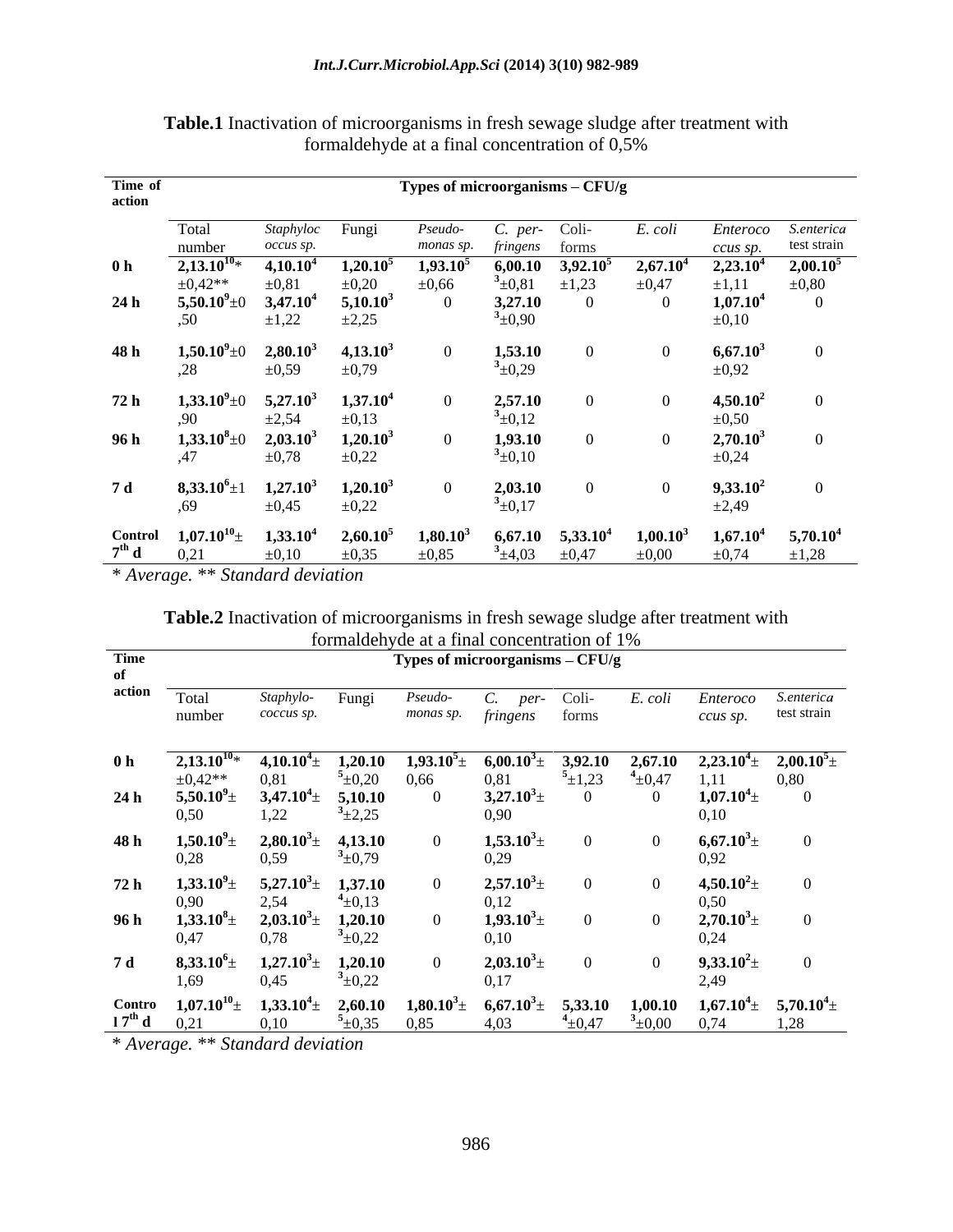|                   |                                  |                      |             | Types of microorganisms - CFU/g |             |                      |             |                  |                                                 |
|-------------------|----------------------------------|----------------------|-------------|---------------------------------|-------------|----------------------|-------------|------------------|-------------------------------------------------|
| Time of<br>action |                                  |                      |             |                                 |             |                      |             |                  |                                                 |
|                   | Total                            | Staphylo-            | Fungi       | <i>Pseudo-</i>                  | per-        |                      | E. coli     | Enteroco         | S.enterica                                      |
|                   |                                  | coccus sp            |             | monas sp.                       | fringens    | forms                |             | ccus sp.         | test strain                                     |
| 0 <sub>h</sub>    | $2,13.10^{10}$                   | 4,10.10 <sup>4</sup> | $1,20.10^5$ | $1,93.10^{5}$ $\pm$             | $6,00.10^3$ | $3,92.10^5$          |             |                  | $2,67.10^4$ $2,23.10^4$ $\pm$ $2,00.10^5$ $\pm$ |
|                   | $\pm 0.42**$                     | $\pm 0.81$           | $\pm 0,20$  | 0,66                            | ±0,81       |                      | ±0.47       |                  | 0,80                                            |
| 24h               | $5,33.10^2$                      |                      |             |                                 | $1,00.10^2$ |                      |             |                  |                                                 |
|                   | 1,25                             |                      |             |                                 | $\pm 0,10$  |                      |             |                  |                                                 |
|                   |                                  |                      |             |                                 |             |                      |             |                  |                                                 |
| 48 h              |                                  |                      |             |                                 |             |                      |             |                  |                                                 |
|                   |                                  |                      |             |                                 |             |                      |             |                  |                                                 |
| 72 h              |                                  |                      |             |                                 |             |                      |             |                  |                                                 |
|                   |                                  |                      |             |                                 |             |                      |             |                  |                                                 |
| 96 h              |                                  |                      |             |                                 |             |                      |             |                  |                                                 |
| 7d                |                                  |                      |             |                                 |             |                      |             |                  |                                                 |
|                   | Control $1,07.10^{10}$ ±         | 1,33.10              | 2,60.10     | $1,80.10^{3}$ +                 | $6,67.10^3$ | 5,33.10 <sup>4</sup> | $1,00.10^3$ | $1{,}67.10^4\pm$ | $5{,}70.10^4\pm$                                |
| $7^{\rm th}$ d    | 0,21                             | $\pm 0.10$           | $\pm 0.35$  | 0.85                            | $\pm 4.03$  | $\pm 0.47$           | $\pm 0.00$  | 0,74             | 1,28                                            |
|                   | * Average. ** Standard deviation |                      |             |                                 |             |                      |             |                  |                                                 |

**Table.3** Inactivation of microorganisms in fresh sewage sludge after treatment with formaldehyde at a final concentration of 2%

shorter times using 2% formaldehyde in comparison to fresh cow manure, in which the after 24-48 hours and a of the spore-forming ones - after 5 days (Popova and Baykov, 2013). The results of these studies indicate, that at

During the 7-day study period in the control untreated composted sludge was also found a and others in fresh sludge from wastewater reduction of most microorganisms, although their quantities were retained in relatively amounts  $(2.10^5 \text{ CFU/g})$ , administration of high values. The total number of 0,5% formaldehyde is sufficient to ensure microorganisms was decreased twice their annihilation within 24 hours. In the (P<0,01), and the number of staphylococci to a lesser extent (P<0,05). For this relatively necessary to use a higher final concentration short period, however, a significant reduction of the quantities of all tested Gram-negative bacteria (P<0,001) occur, including these of *S*. inactivation of spore-forming *enterica* and *E. coli*. They, apparently, not only could not reproduce at such a pH value in the sludge (5,53), but could not survive long in such an environment. The established Since formaldehyde is a toxic chemical, slight increase in the number of *C. perfringens* and fungi was not reliable  $(P>0,05)$ . For that matter probably the high humidity in the sediment (95%) was of

These results indicate that the importance. These microorganisms, especially decontamination of fresh sludge from urban the fungi, are tolerant of pH values, lower effluent treatment plant was achieved in much than optimum, and may even be able to destruction of the majority of bacteria occurs significant moisture and the high content of multiply to a certain extent under such conditions, to which also contribute the organic carbon (over 28%).

> presence of pathogenic Gram-negative bacteria such as *Salmonella enterica*, *E. coli* and others in fresh sludge from wastewater treatment plant, even in relatively high presence of *C. perfringens*, however, it is of formaldehyde (1%), under the action of which it dies within 48 hours. In need of inactivation of spore-forming microorganisms at this concentration are required 7 days.

deposition of containing high concentrations thereof materials in the nature is not desirable from an ecological standpoint. For this reason, as well as of economic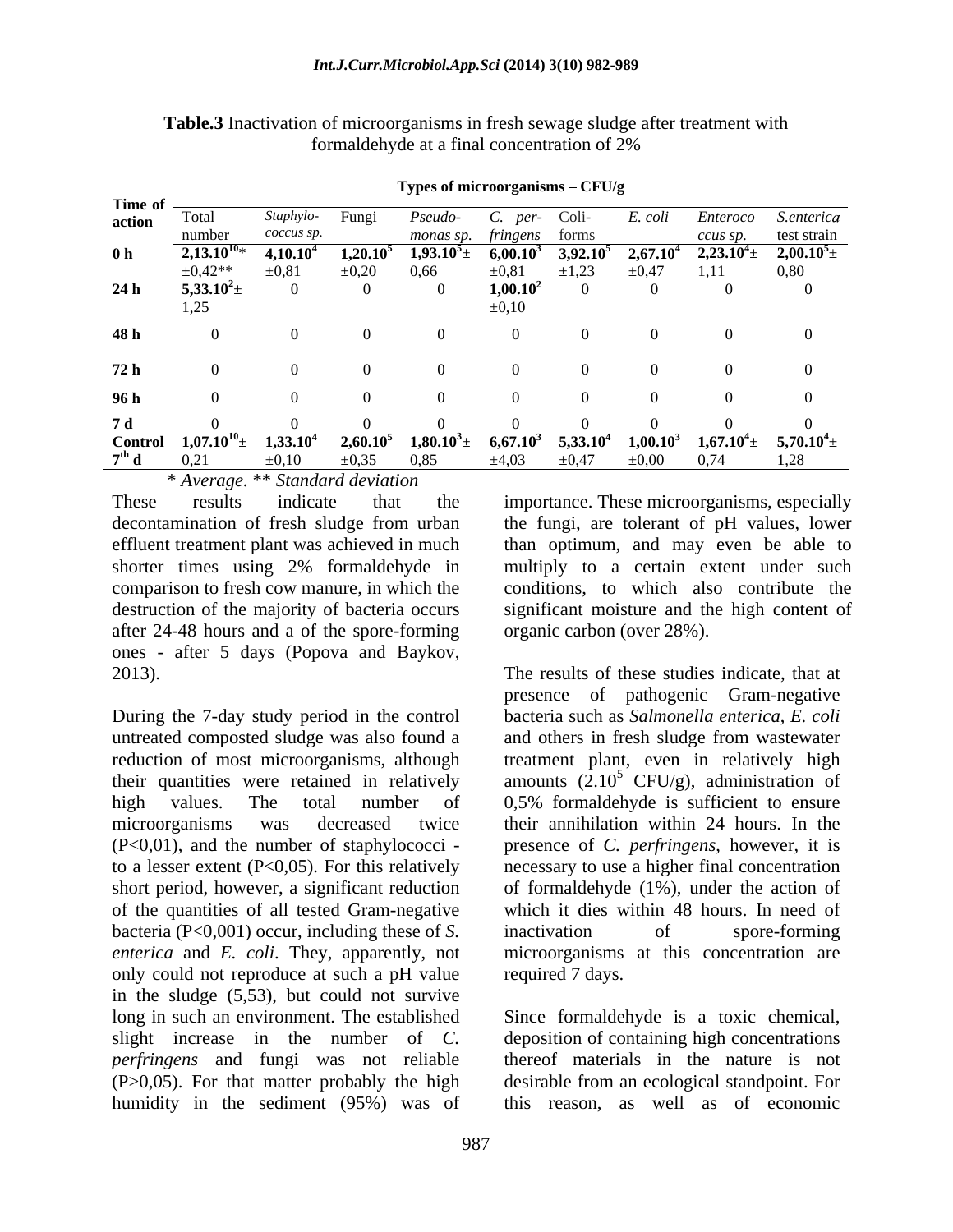considerations, the application of significant and it would limit their use as concentrations higher than 1% is not justified, since within one week even and the considered to be completely safe from the *enterica, E. coli* etc. in fresh sludge from

more slowly - within about 2 days using 1 and 2% formalin and for 3 days at 0,5%. This is probably due to the significantly higher dry matter content in the fresh cow manure (about 60%), which hinder smooth and uniform penetration of formaldehyde in it and slowing its action. Of great importance is also the complete Fund for Scientific Investigations in homogenization of the material with the chemical agent. The high moisture content of the sewage sludge is an advantage and because that it allows for more easy and uniform mixing and homogenization with a cultures and waste biomass". formaldehyde solution. Our results are also consistent with those of Haas et al. (1995) who found that when using a 35-37% solution of formaldehyde at a final concentration of 2% - 4% decontamination of fertilizers is achieved within a period of 4 Office of Wastewater Management. days at a temperature above 20°C. In our opinion, the recommended by Herniman et for Municipal Waste water Treatment al. (1973) final concentration of formalin of 10% is too high. Although it would provide a very fast and sure decontamination of Haas, B., R. Ahl, R. Bohm, and Strauch, D.

fertilizers.

spores of bacilli perish. In the presence of In conclusion, in the presence of pathogenic pathogenic bacilli in the sludge, it can be Gram-negative bacteria, such as *Salmonella*  epidemiological point of view, one week wastewater treatment plant, even in after its treatment with formaldehyde at a serial relatively high amounts  $(2.10^{\circ} \text{ CFU/g})$ , final concentration not greater than 1%. sufficient is administration of 0,5% The results of these studies are consistent inactivation *in vitro* within 24 hours, but with those, obtained in our previous studies destruction of all microorganisms within 7 (Popova and Baykov, 2013), at which is days is not achieved. For inactivation of *C.*  found that with formalin at a final *perfringens* is necessary to use a higher final concentrations of 0.5 and 1% is achieved rapid decontamination of fresh bovine action of which it is annihilated within 48 manure, as the non spore-forming hours. In need of inactivation of the sporemicroorganisms and *Clostridium perfringens* are inactivated for 24-48 h, and concentration are required 7 days, which the others - for 7-8 days. Inactivation of *E.*  achieves complete decontamination of the *coli* in this fertilizer, however, is achieved sludge. Application of 2% formaldehyde *enterica, E. coli* etc. in fresh sludge from  $^5$  CFU/g), formaldehyde in order to ensure their concentration of formaldehyde (1%), under forming microorganisms at this leads to a complete decontamination of fresh sewage sludge from wastewater treatment plant within 48 hours.

# **Acknowledgment**

The present elaboration was financed by the Bulgaria as a result of performance of Scientific Project N DVU 02-282/2010 entitled "Ecologization of anaerobe biotechnologies by combination of energy cultures and waste biomass".

# **References**

- EPA. 2004. United States Environmental Protection Agency. Office of Water. Washington, DC 20460 (2004). Primer Systems. Document No. EPA 832-R-04-001, 2004.
- organic wastes, their toxicity would be also 1995. Inactivation of viruses in liquid